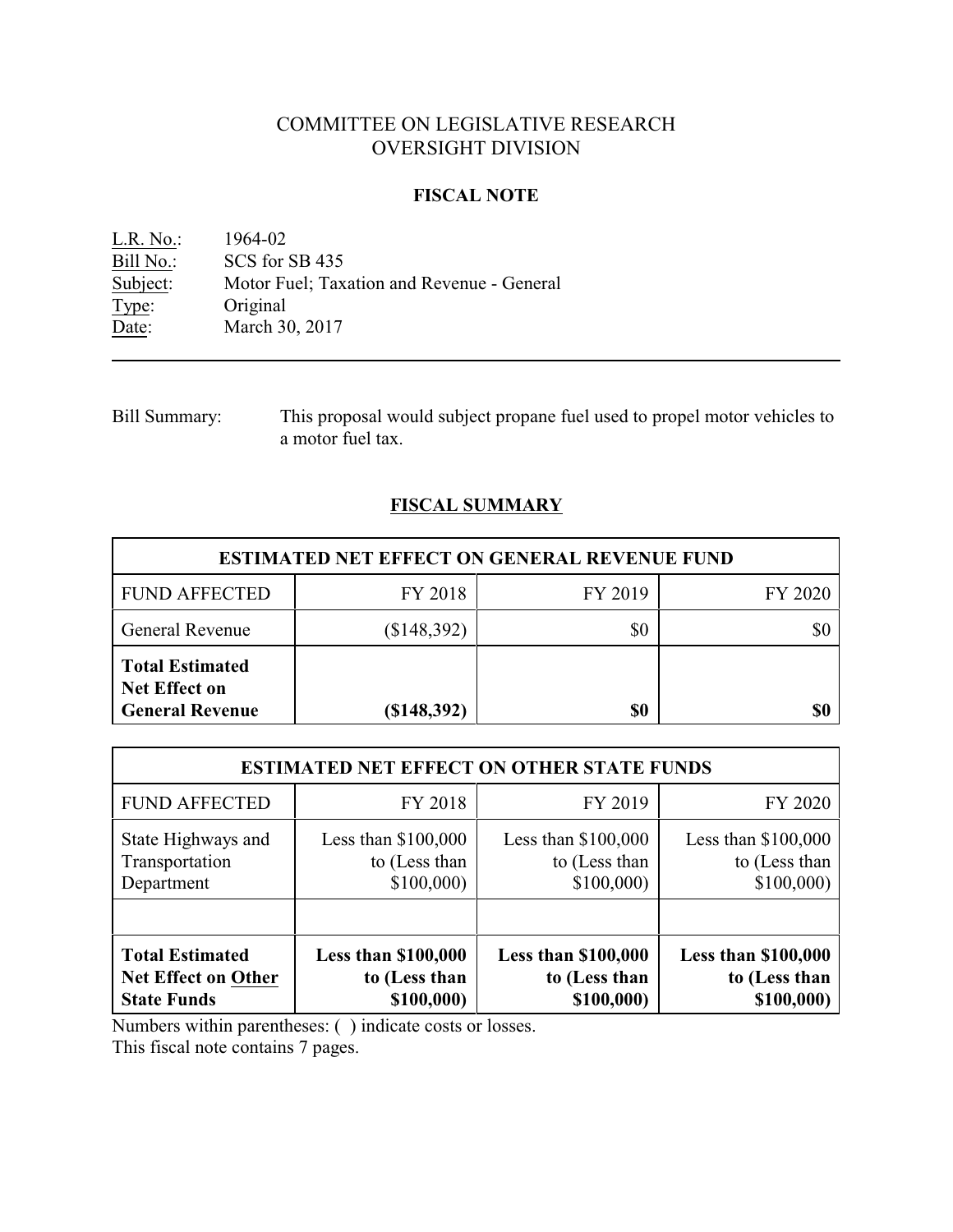L.R. No. 1964-02 Bill No. SCS for SB 435 Page 2 of 7 March 30, 2017

| <b>ESTIMATED NET EFFECT ON FEDERAL FUNDS</b>                        |         |         |         |  |
|---------------------------------------------------------------------|---------|---------|---------|--|
| <b>FUND AFFECTED</b>                                                | FY 2018 | FY 2019 | FY 2020 |  |
|                                                                     |         |         |         |  |
|                                                                     |         |         |         |  |
| <b>Total Estimated</b><br>Net Effect on All<br><b>Federal Funds</b> | \$0     | \$0     | \$C     |  |

| <b>ESTIMATED NET EFFECT ON FULL TIME EQUIVALENT (FTE)</b>    |         |         |         |  |
|--------------------------------------------------------------|---------|---------|---------|--|
| <b>FUND AFFECTED</b>                                         | FY 2018 | FY 2019 | FY 2020 |  |
|                                                              |         |         |         |  |
|                                                              |         |         |         |  |
| <b>Total Estimated</b><br><b>Net Effect on</b><br><b>FTE</b> |         |         |         |  |

**Estimated Net Effect (expenditures or reduced revenues) expected to exceed \$100,000 in any** of the three fiscal years after implementation of the act.

| <b>ESTIMATED NET EFFECT ON LOCAL FUNDS</b> |         |         |         |  |
|--------------------------------------------|---------|---------|---------|--|
| I FUND AFFECTED                            | FY 2018 | FY 2019 | EY 2020 |  |
| Local Government                           | \$0     | \$0     | \$0     |  |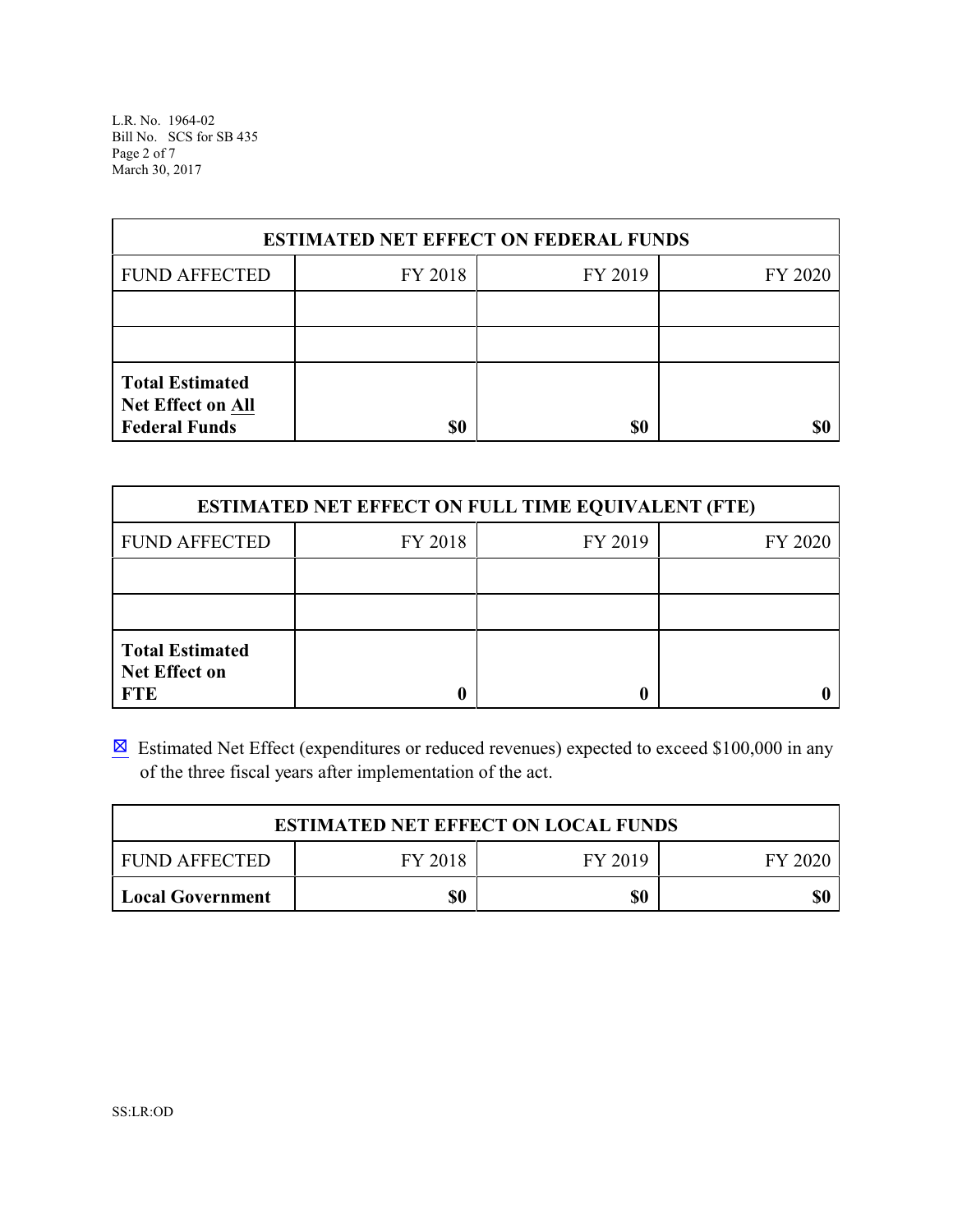L.R. No. 1964-02 Bill No. SCS for SB 435 Page 3 of 7 March 30, 2017

# **FISCAL ANALYSIS**

### ASSUMPTION

Officials from the **Office of Administration - Division of Budget and Planning (BAP)** stated this proposal could have an unknown impact on Total State Revenues (TSR) and an impact on the revenue limitation calculation required by the state constitution.

BAP officials noted this proposal would allow owners of alternative fuel vehicles to pay fuel tax on alternative fuels instead of buying an alternative fuel decal. BAP officials also stated they cannot estimate how many individuals would choose to pay fuel tax at the pump rather than purchase an alternative fuel decal fee. In addition, BAP officials stated they do not have enough information to determine how many individuals would purchase a decal and pay fuel tax at unmanned pumps. Therefore, BAP officials assume this proposal may have an unknown minimal impact on TSR.

Officials from the **Department of Revenue (DOR)** provided the following response.

#### Section 142.800, RSMo.

This section would broaden the definition of delivery to include propulsion energy into the battery or storage device of a motor vehicle.

#### Section 142.803, RSMo.

This section would impose a tax on propane gas fuel at five cents per gallon until December 31, 2019. From January 1, 2020 until December 31, 2024, the tax would be increased to eleven cents per gallon. Beginning January 1, 2025, the tax would be increased to seventeen cents per gallon. The administration, collection, and enforcement procedures for the tax on propane would be the same as those governing the current state motor fuel tax.

The legislation would also include electricity and propane used for fueling motor vehicles and some other use, in the provision applying the tax imposed by this section to the entire amount used.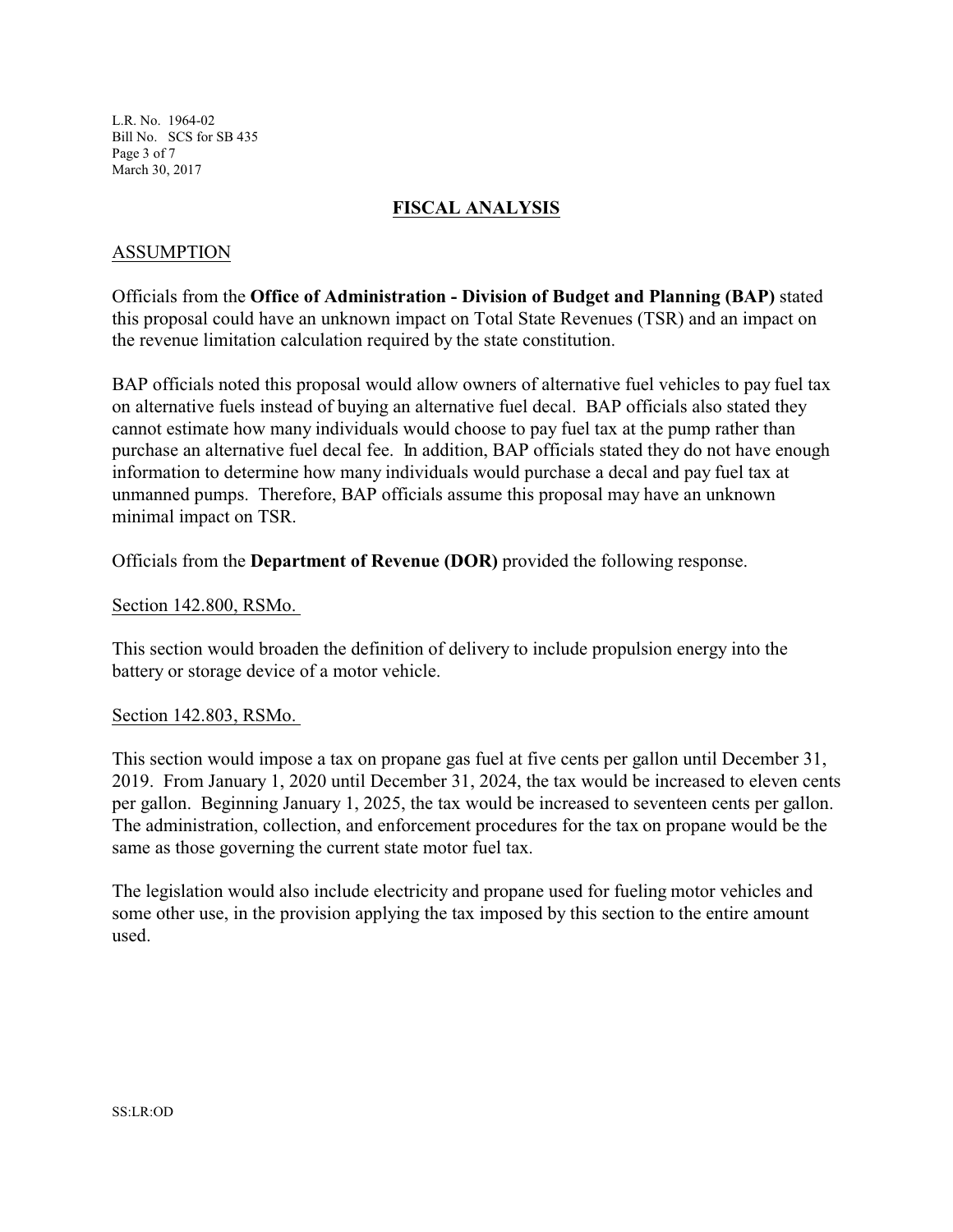L.R. No. 1964-02 Bill No. SCS for SB 435 Page 4 of 7 March 30, 2017

# ASSUMPTION (continued)

### Section 142.869, RSMo.

This section would allow owners of propane powered motor vehicles to use alternative fuel decals in lieu of paying the tax imposed in section 142.803. Subsection 8 would exempt from tax propane fueled, compressed natural gas, or liquefied natural gas motor vehicles fueled exclusively at a fueling station that collects state road tax.

#### Administrative Impact

Section 142.803 states that propane can be measured in gallons or pounds, and electricity is currently measured in watts. The Department would need to establish a gallon equivalent for electricity, plus ensure that propane tax information is submitted in gallons as opposed to tare weight.

 Additionally, because there is not an emergency clause or other effective date slated for the changes, the Department assumes the changes would be effective August 28, 2017. For licensees, that would mean potentially four days of August would require motor fuel tax on electricity or propane, since licensees report monthly.

**Oversight** notes that DOR officials did not include an estimate of administrative cost to implement this proposal, and assumes the proposal could be implemented with existing resources. If unanticipated costs are incurred or if multiple proposals are implemented which increase DOR costs, resources could be requested through the budget process.

### IT Impact

DOR officials stated that implementing this proposal would require updates to computer systems and forms to account for the changes at an estimated cost of \$148,392 (1,978 hours of IT consultants at \$75 per hour) in FY 2018.

**Oversight** will include the DOR estimate of IT cost in this fiscal note.

Officials from the **Department of Transportation** deferred to the Department of Revenue for an estimate of the fiscal impact of this proposal.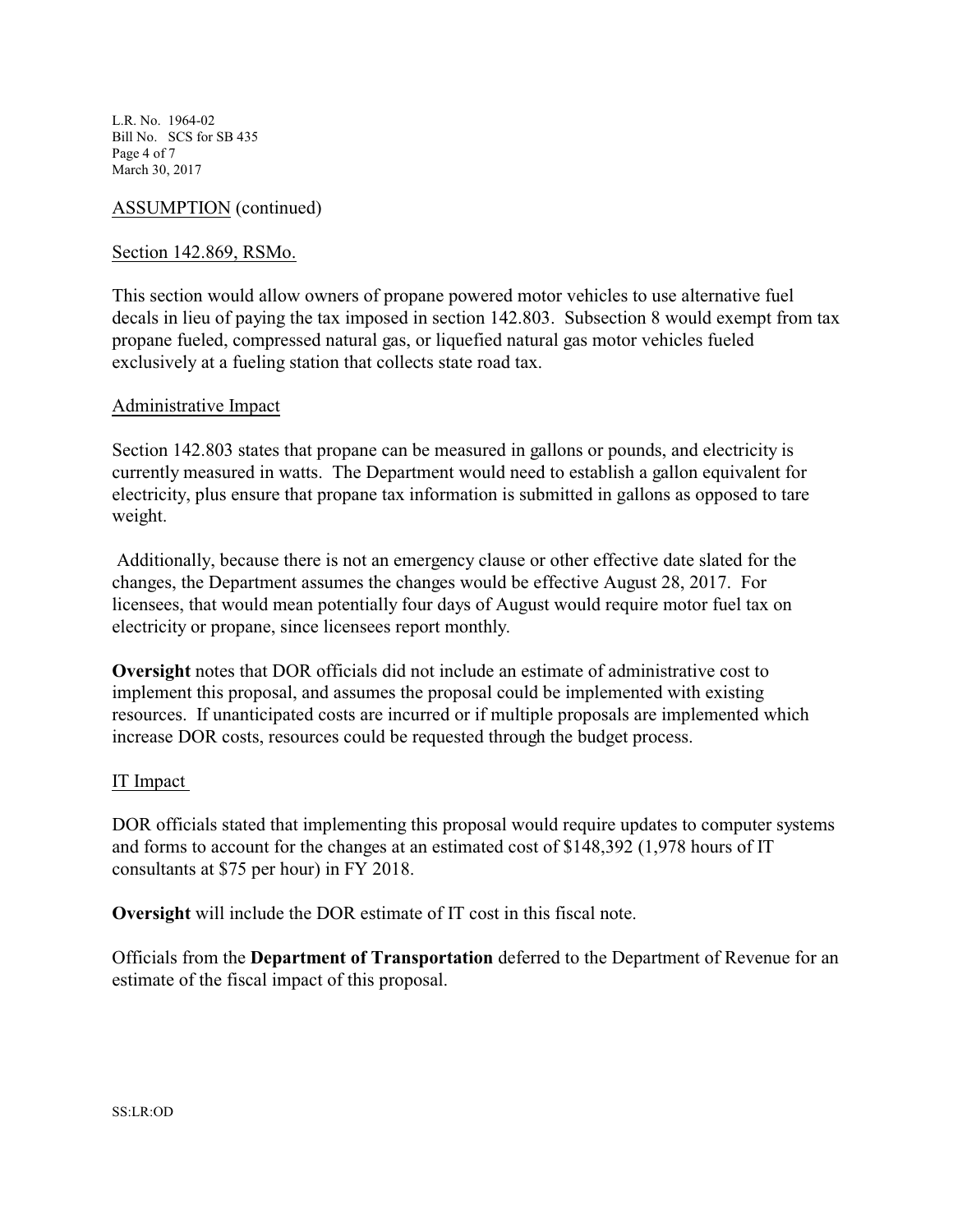L.R. No. 1964-02 Bill No. SCS for SB 435 Page 5 of 7 March 30, 2017

#### ASSUMPTION (continued)

In response to a previous version of this proposal, officials from the **Office of the Secretary of State (SOS)** noted many bills considered by the General Assembly include provisions allowing or requiring agencies to submit rules and regulations to implement the act. The SOS is provided with core funding to handle a certain amount of normal activity resulting from each year's legislative session. The fiscal impact for this fiscal note to the SOS for Administrative Rules is less than \$2,500. The SOS recognizes that this is a small amount and does not expect that additional funding would be required to meet these costs. However, we also recognize that many such bills may be passed by the General Assembly in a given year and that collectively the costs may be in excess of what our office can sustain with our core budget. Therefore, we reserve the right to request funding for the cost of supporting administrative rules requirements should the need arise based on a review of the finally approved bills signed by the governor.

Officials from the **Joint Committee on Administrative Rules** stated this legislation is not anticipated to cause a fiscal impact to their organization beyond its current appropriation.

Officials from the **Missouri Department of Agriculture** assume this similar proposal would have no fiscal impact on their organization.

**Oversight** notes that Alternative Fuel Decal revenues for FY 2016 were \$334,622 and Motor Fuel Tax was \$726,175,748. This proposal would allow owners of alternative fuel vehicles to pay motor fuel tax on alternative fuels instead of buying an alternative fuel decal. Oversight does not have any information as to the amounts of alternative fuel taxes that might be collected from the proposed motor fuel tax on alternative fuels or the amount of alternative fuel decal fees that might be lost if vehicle owners choose to pay the motor fuel tax rather than purchase an alternative fuel decal. In addition, Oversight notes the scheduled motor fuel tax increases in this proposal could induce owners of alternative fuel vehicles to switch from paying the motor fuel tax to paying the decal fee in the future.

**Oversight** will indicate a positive to negative impact less than \$100,000 to the State Highways and Transportation Department Fund for this proposal.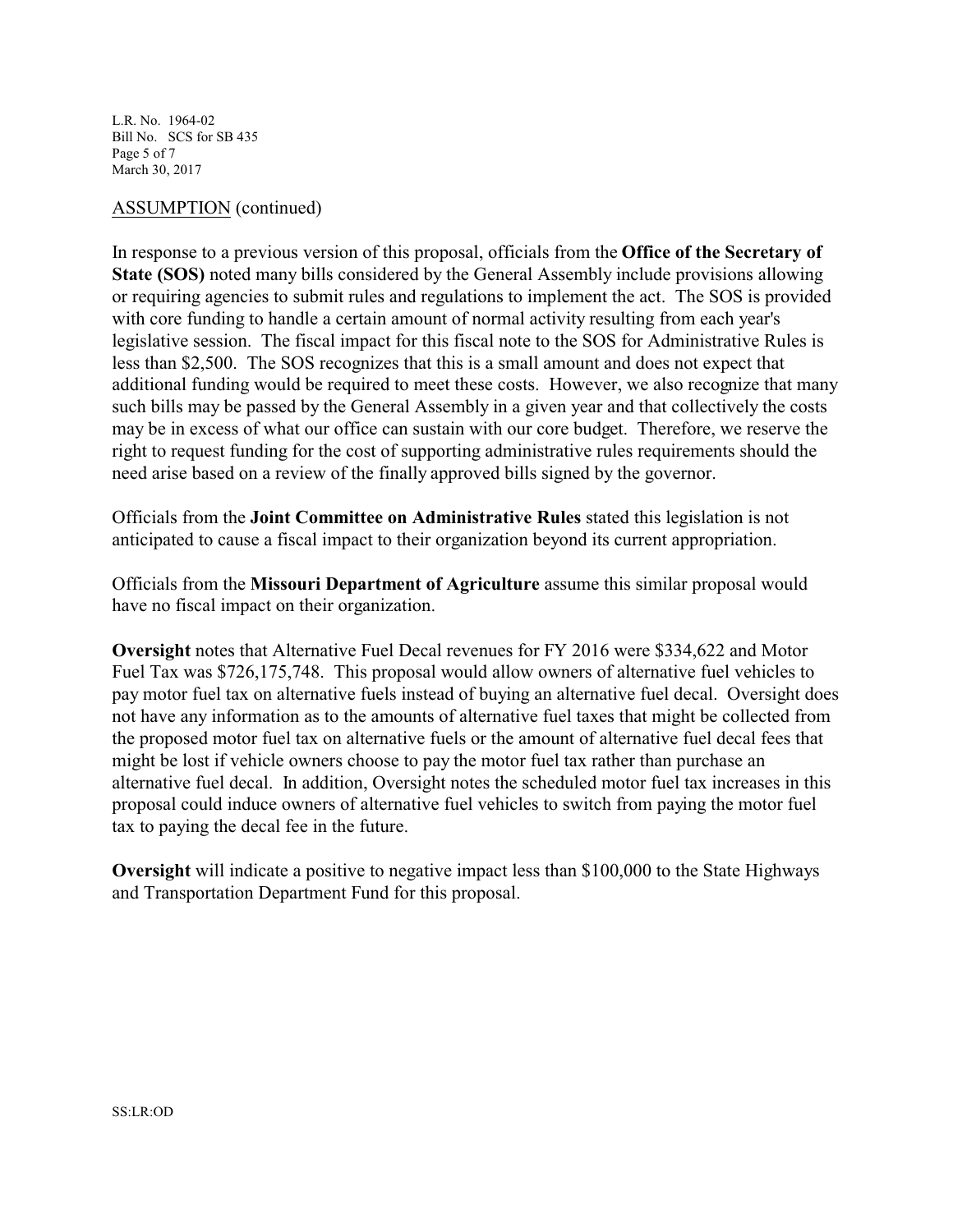L.R. No. 1964-02 Bill No. SCS for SB 435 Page 6 of 7 March 30, 2017

| FISCAL IMPACT - State Government                                                                               | FY 2018<br>$(10 \text{ Mo.})$                         | FY 2019                                               | FY 2020                                               |
|----------------------------------------------------------------------------------------------------------------|-------------------------------------------------------|-------------------------------------------------------|-------------------------------------------------------|
| <b>GENERAL REVENUE FUND</b>                                                                                    |                                                       |                                                       |                                                       |
| Cost - Department of Revenue<br>IT System changes                                                              | (\$148,392)                                           | \$0                                                   | \$0                                                   |
| <b>ESTIMATED NET EFFECT ON</b><br><b>GENERAL REVENUE FUND</b>                                                  | ( \$148, 392)                                         | <u>\$0</u>                                            | <u>\$0</u>                                            |
| <b>STATE HIGHWAYS AND</b><br><b>TRANSPORTATION DEPARTMENT</b><br><b>FUND</b>                                   |                                                       |                                                       |                                                       |
| Revenue increase or reduction - Motor<br>fuel taxes and fees                                                   | Less than<br>\$100,000 to<br>(Less than<br>\$100,000  | Less than<br>\$100,000 to<br>(Less than<br>\$100,000  | Less than<br>\$100,000 to<br>(Less than<br>\$100,000  |
| <b>ESTIMATED NET EFFECT ON</b><br><b>STATE HIGHWAYS AND</b><br><b>TRANSPORTATION DEPARTMENT</b><br><b>FUND</b> | Less than<br>\$100,000 to<br>(Less than<br>\$100,000) | Less than<br>\$100,000 to<br>(Less than<br>\$100,000) | Less than<br>\$100,000 to<br>(Less than<br>\$100,000) |
| FISCAL IMPACT - Local Government                                                                               | FY 2018<br>$(10 \text{ Mo.})$                         | FY 2019                                               | FY 2020                                               |
|                                                                                                                | <u>\$0</u>                                            | <u>\$0</u>                                            | <u>\$0</u>                                            |

# FISCAL IMPACT - Small Business

This proposal could have a direct fiscal impact to small businesses which operate alternative fuel vehicles.